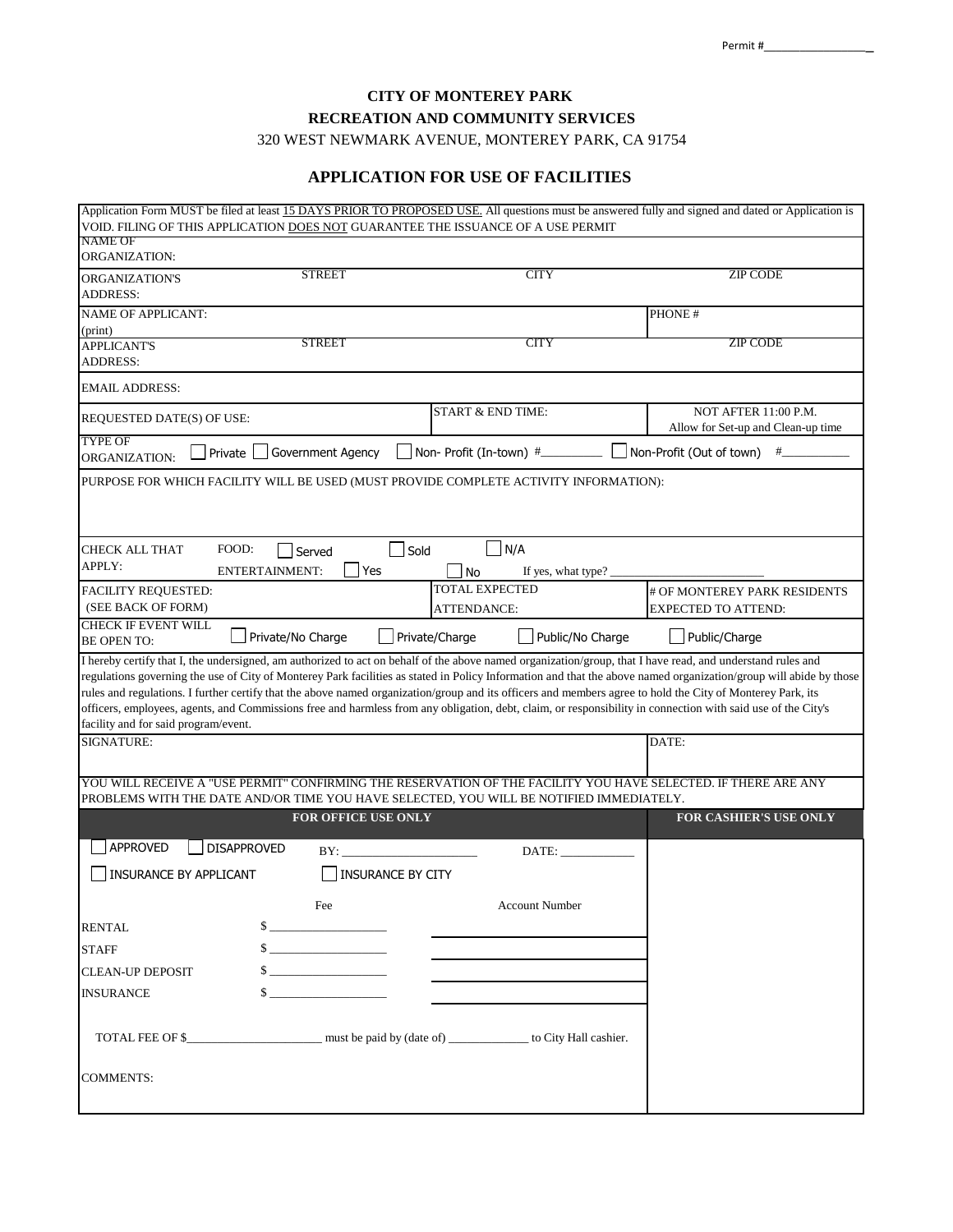# **CATALOG OF FACILITIES**

| <u>CITY HALL</u>                                        |                  |                                |
|---------------------------------------------------------|------------------|--------------------------------|
|                                                         | CH <sub>1</sub>  | <b>Community Room</b>          |
| <b>BARNES PARK &amp; COMMUNITY CENTER</b>               |                  |                                |
|                                                         | BP <sub>1</sub>  | Gymnasium                      |
|                                                         | BP <sub>2</sub>  | Pool                           |
|                                                         | BP3              | Softball Field                 |
|                                                         | BP4              | Memorial Bowl Stage            |
|                                                         | BP5              | <b>Memorial Bowl Classroom</b> |
|                                                         | BPS <sub>1</sub> | Picnic Shelter 1               |
|                                                         | BPS <sub>2</sub> | Picnic Shelter 2               |
|                                                         | BPS3             | Picnic Shelter 3               |
|                                                         | BPS4             | Picnic Shelter 4               |
|                                                         | BPS5             | Picnic Shelter 5               |
|                                                         | BPS <sub>6</sub> | Picnic Shelter 6               |
| <b>GEORGE ELDER PARK &amp; COMMUNITY CENTER</b>         |                  |                                |
|                                                         | EP1              | Gymnasium                      |
|                                                         | EP <sub>2</sub>  | Community Room (cap. 100)      |
|                                                         | EP3              | Pool                           |
|                                                         | EPS1             | Picnic Shelter                 |
| <b>GARVEY RANCH PARK</b>                                |                  |                                |
|                                                         | GP1              | Main Room (cap. 100)           |
|                                                         | GP <sub>2</sub>  | Baseball Diamond (SE)          |
|                                                         | GP3              | Baseball Diamond (NW)          |
|                                                         | GPS1             | Picnic Shelter 1               |
|                                                         | GPS <sub>2</sub> | Picnic Shelter 2               |
|                                                         | GPS3             | Picnic Shelter 3               |
| <u>HIGHLANDS PARK</u>                                   |                  |                                |
|                                                         | HPS1             | Picnic Shelter 1               |
| <u>LA LOMA PARK</u>                                     |                  |                                |
|                                                         | LL1              | <b>Upper Baseball Field</b>    |
|                                                         | LL2              | Lower Baseball Field           |
| <b>LANGLEY CENTER</b>                                   |                  |                                |
| <b>Reservable Hours:</b><br>Monday - Friday, 6pm - 11pm | <b>LCMR</b>      | Main Room (cap. 260)           |
| Saturday/Sunday, 3pm - 11pm                             | <b>LCAB</b>      | Wing A & B (cap. 151)          |
|                                                         | LCR1             | Room 1 (cap. 35)               |
|                                                         | <b>LCFR</b>      | Friendship Room (cap. 75)      |
|                                                         | <b>LCK</b>       | Kitchen                        |
|                                                         | <b>LCP</b>       | Patio                          |
| SIERRA VISTA PARK                                       |                  |                                |
|                                                         | SV1              | Recreation Bldg (cap. 100)     |
|                                                         | SV <sub>2</sub>  | Youth Ballfield                |
| <b>SEQUOIA PARK</b>                                     |                  |                                |
|                                                         | SE1              | Youth Ballfield                |
| <u>SERVICE CLUB HOUSE</u>                               |                  |                                |
|                                                         | SCH1             | Main Room (cap. 150)           |
|                                                         | SCH <sub>2</sub> | Annex (cap. 35)                |
|                                                         |                  |                                |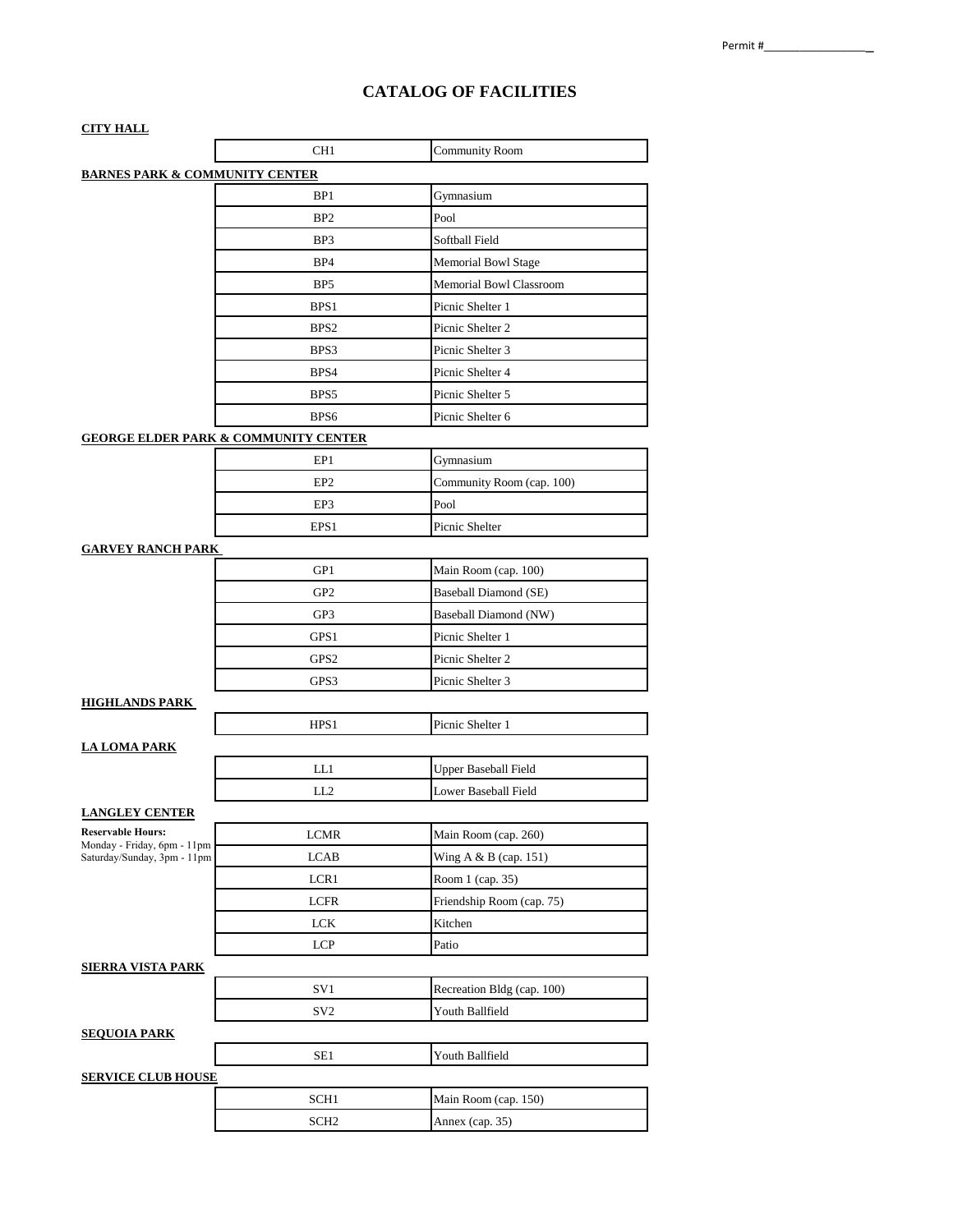## **RULES AND REGULATIONS FOR SHELTERED PICNIC RESERVATIONS**

#### **General Information**

- 1. Facilities are available for rent between the hours of 6:00 a.m. to 10:00 p.m. Facilities are rented on an as is basis. The City of Monterey Park does not provide special clean up or preparation for your group's function.
- 2. Fees are \$101.80 per unit/section, at each site per day.
- 3. Use permit will become valid when payment of all fees due is made at the Recreation and Community Services Department. All fees must be paid at the time of reservation.
- 4. Permits may be revoked if there is a conflict with Department use. The Department will attempt to give timely notice of such conflict. Permits can be revoked and/or denied in the future if there is any abuse of the privilege of using a City building, facility, equipment or violation of the Monterey Park Municipal Code. If it is necessary for the applicant to cancel a reservation, the applicant must immediately notify the Recreation and Community Services Department. Thirty percent (30%) of the reservation fee will be retained on all cancellations. City personnel are entitled to enter any facility at any time. Refunds are mailed approximated four to five weeks once a cancellation is made.
- 5. A validated permit must be presented to authorized personnel on duty, at the facility to be used, on the date of use. Otherwise, permit is subjected to automatic cancellation and forfeiture of all fees paid.
- 6. All groups must pay a fee for reservations. This includes: church groups, youth groups, nonprofit groups, etc.
- 7. Other areas of the park (no sheltered picnic areas, grass, playgrounds) are only available on a first come, first serve basis. *Groups must abide by the posted rules of the park and may not rope off areas to be reserved*.
- 8. Structured activities for minors must be supervised by responsible adults on the ratios of one adult per ten minors.
- 9. The Recreation and Community Services Department may require groups to provide security personnel.
- 10. If a picnic area is made unavailable due to rain, cancellation by city or damage to facility, an alternate date may be selected by user beyond the 90-day notice, or the user may receive a refund of fees paid.
- 11. Electrical outlets are provided at most shelters. However, power may not always be available.
- 12. Amplification of sound is not allowed. Radios are permitted. Sound should not exceed levels that may disrupt other park users.
- 13. Applicant/organization is responsible for enforcing and ensuring all attendees adhere to all LA County Health Officer Orders. Visi[t http://publichealth.lacounty.gov/media/coronavirus/](http://publichealth.lacounty.gov/media/coronavirus/) to obtain the most current orders.

\_\_\_\_\_\_\_\_*Initials*